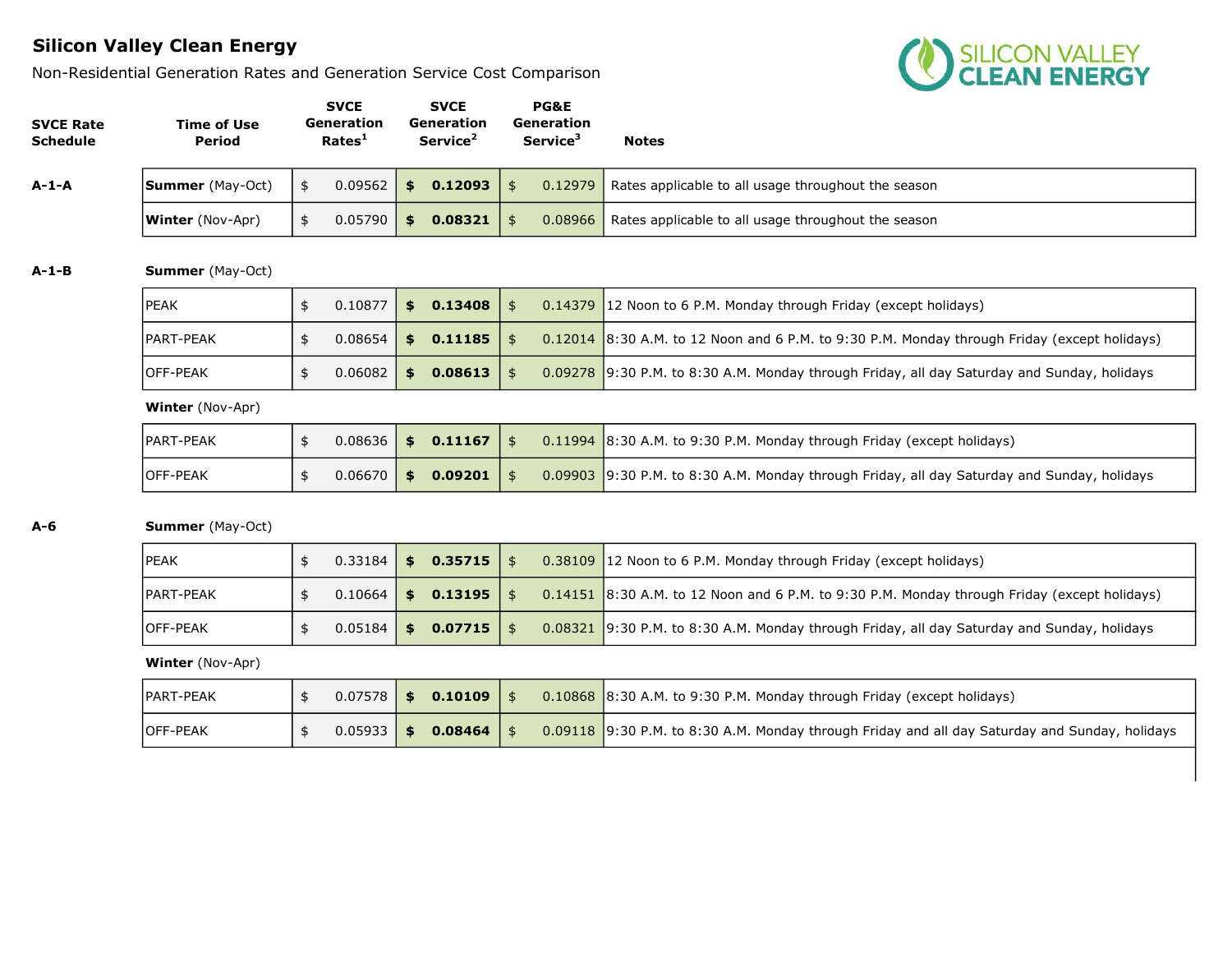Non-Residential Generation Rates and Generation Service Cost Comparison



|                  |             | <b>SVCE</b>        | <b>SVCE</b>          | <b>PG&amp;E</b>             |              |
|------------------|-------------|--------------------|----------------------|-----------------------------|--------------|
| <b>SVCE Rate</b> | Time of Use | Generation         | Generation           | Generation                  |              |
| <b>Schedule</b>  | Period      | Rates <sup>1</sup> | Service <sup>2</sup> | <b>Service</b> <sup>5</sup> | <b>Notes</b> |

| A-10-A | <b>Summer</b> (May-Oct)     | $0.08482$ \$   | $0.11052$   \$ |      | 0.11866   Rates applicable to all usage throughout the season |
|--------|-----------------------------|----------------|----------------|------|---------------------------------------------------------------|
|        | <b>ISUMMER MAX</b>          | $5.15$ \$      | $5.15$   \$    | 5.53 |                                                               |
|        | $ $ <b>Winter</b> (Nov-Apr) | $0.05915$   \$ | $0.08485$ \ \$ |      | 0.09135   Rates applicable to all usage throughout the season |

#### A-10-B Summer (May-Oct)

| lpeak              | 0.13531   | \$<br>0.16101 |      | 0.17239 12 Noon to 6 P.M. Monday through Friday (except holidays)                            |
|--------------------|-----------|---------------|------|----------------------------------------------------------------------------------------------|
| <b>IPART-PEAK</b>  | 0.08349   | \$<br>0.10919 |      | 0.11726 8:30 A.M. to 12 Noon and 6 P.M. to 9:30 P.M. Monday through Friday (except holidays) |
| <b>IOFF-PEAK</b>   | 0.05712 1 | \$<br>0.08282 |      | 0.08920 9:30 P.M. to 8:30 A.M. Monday through Friday, all day Saturday and Sunday, holidays  |
| <b>ISUMMER MAX</b> | $5.15$ \$ | $5.15$   \$   | 5.53 |                                                                                              |

| <b>PART-PEAK</b> |  | $0.06851$ \$ 0.09421 \$ |  | $0.10132$ 8:30 A.M. to 9:30 P.M. Monday through Friday (except holidays)                    |
|------------------|--|-------------------------|--|---------------------------------------------------------------------------------------------|
| <b>IOFF-PEAK</b> |  | $0.05247$ \$ 0.07817 \$ |  | 0.08426 9:30 P.M. to 8:30 A.M. Monday through Friday, all day Saturday and Sunday, holidays |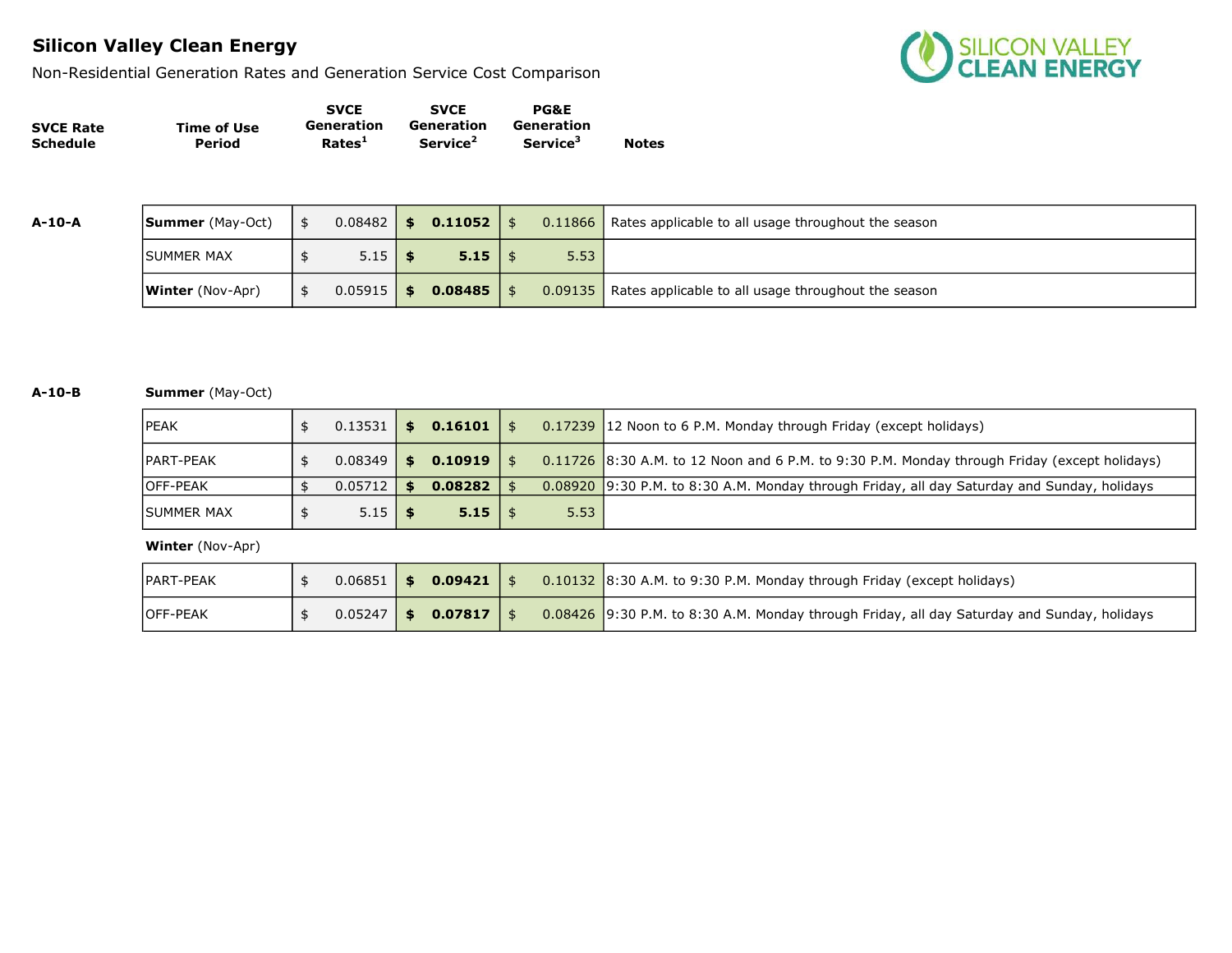Non-Residential Generation Rates and Generation Service Cost Comparison



|                  |             | <b>SVCE</b>        | <b>SVCE</b>          | <b>PG&amp;E</b>             |              |
|------------------|-------------|--------------------|----------------------|-----------------------------|--------------|
| <b>SVCE Rate</b> | Time of Use | Generation         | Generation           | Generation                  |              |
| <b>Schedule</b>  | Period      | Rates <sup>1</sup> | Service <sup>2</sup> | <b>Service</b> <sup>3</sup> | <b>Notes</b> |

A-10-B-P Summer (May-Oct)

| <b>IPEAK</b>       | $0.12439$ \$ |     | 0.15009 | $\frac{1}{2}$ |      | 0.16068 12 Noon to 6 P.M. Monday through Friday (except holidays)                            |
|--------------------|--------------|-----|---------|---------------|------|----------------------------------------------------------------------------------------------|
| <b>IPART-PEAK</b>  | 0.07686      | SS. | 0.10256 | $\frac{1}{2}$ |      | 0.11012 8:30 A.M. to 12 Noon and 6 P.M. to 9:30 P.M. Monday through Friday (except holidays) |
| <b>OFF-PEAK</b>    | $0.05184$ \$ |     | 0.07754 | \$            |      | 0.08349 9:30 P.M. to 8:30 A.M. Monday through Friday, all day Saturday and Sunday, holidays  |
| <b>ISUMMER MAX</b> | $4.49$ \$    |     | 4.49    |               | 4.83 |                                                                                              |

Winter (Nov-Apr)

| <b>PART-PEAK</b> | $0.06399$   \$ | 0.08969                |  | 0.09642 8:30 A.M. to 9:30 P.M. Monday through Friday (except holidays)                      |
|------------------|----------------|------------------------|--|---------------------------------------------------------------------------------------------|
| <b>IOFF-PEAK</b> |                | $0.04906$ \$ 0.07476 \ |  | 0.08054 9:30 P.M. to 8:30 A.M. Monday through Friday, all day Saturday and Sunday, holidays |

#### A-10-B-T Summer (May-Oct)

| <b>IPEAK</b>       | 0.11149      | $$0.13719$ \\$       |      | 0.14687 12 Noon to 6 P.M. Monday through Friday (except holidays)                            |
|--------------------|--------------|----------------------|------|----------------------------------------------------------------------------------------------|
| <b>IPART-PEAK</b>  | $0.06743$ \$ | $0.09313$   \$       |      | 0.10000 8:30 A.M. to 12 Noon and 6 P.M. to 9:30 P.M. Monday through Friday (except holidays) |
| <b>IOFF-PEAK</b>   | 0.04365      | \$<br>$0.06935$   \$ |      | 0.07469 9:30 P.M. to 8:30 A.M. Monday through Friday, all day Saturday and Sunday, holidays  |
| <b>ISUMMER MAX</b> | $3.55$ \$    | $3.55$   \$          | 3.82 |                                                                                              |

| <b>PART-PEAK</b> |              | $0.05634$ \$ 0.08204 |  | $0.08821$ 8:30 A.M. to 9:30 P.M. Monday through Friday (except holidays)                    |
|------------------|--------------|----------------------|--|---------------------------------------------------------------------------------------------|
| <b>IOFF-PEAK</b> | $0.04265$ \$ | 0.06835              |  | 0.07363 9:30 P.M. to 8:30 A.M. Monday through Friday, all day Saturday and Sunday, holidays |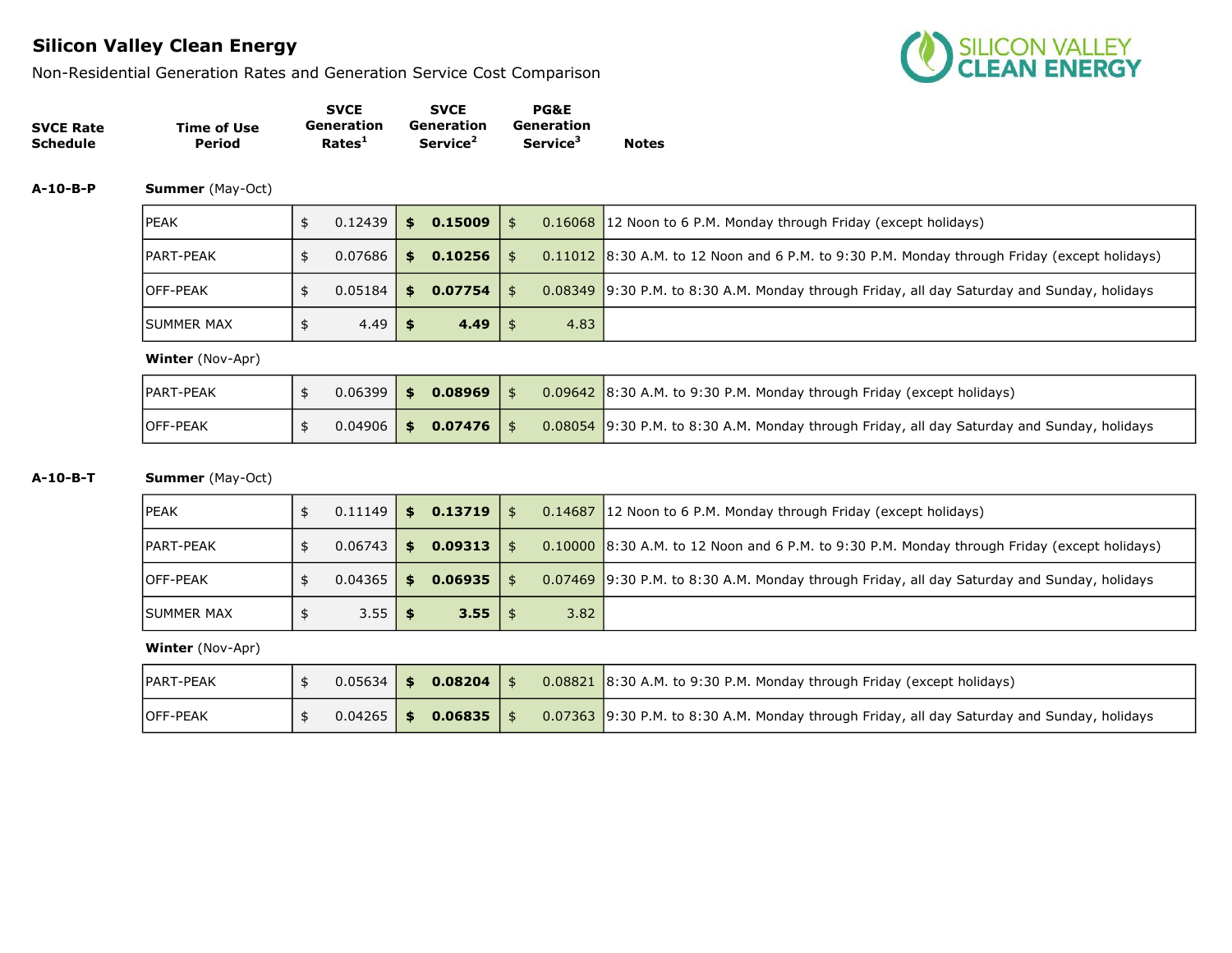Non-Residential Generation Rates and Generation Service Cost Comparison



| <b>SVCE Rate</b><br>Schedule | Time of Use<br>Period   | <b>SVCE</b><br>Generation<br>Rates <sup>1</sup> | <b>SVCE</b><br><b>Generation</b><br>Service <sup>2</sup> | <b>PG&amp;E</b><br><b>Generation</b><br>Service <sup>3</sup> | <b>Notes</b>                                                                                                          |
|------------------------------|-------------------------|-------------------------------------------------|----------------------------------------------------------|--------------------------------------------------------------|-----------------------------------------------------------------------------------------------------------------------|
| $E-19-S$                     | <b>Summer</b> (May-Oct) |                                                 |                                                          |                                                              |                                                                                                                       |
|                              | <b>IPEAK</b>            | \$<br>0.11094                                   | $$0.13262 \mid $$                                        |                                                              | 0.14256 12:00 noon to 6:00 p.m. Monday through Friday (except holidays)                                               |
|                              | <b>IPART-PEAK</b>       | \$<br>0.06815                                   | \$<br>$0.08983$   \$                                     | 0.09655                                                      | 8:30 a.m. to 12:00 noon Monday through Friday AND<br>$6:00$ p.m. to 9:30 p.m. Monday through Friday (except holidays) |
|                              | <b>OFF-PEAK</b>         | \$<br>0.03982                                   | \$<br>$0.06150$   \$                                     | 0.06609                                                      | $\vert$ 9:30 p.m. to 8:30 a.m. Monday through Friday, and<br>All day Saturday, Sunday, and holidays                   |
|                              | <b>IPEAK</b>            | \$<br>13.35                                     | \$<br>$13.35$   \$                                       | 14.35                                                        |                                                                                                                       |
|                              | <b>IPART-PEAK</b>       | \$<br>3.30                                      | \$<br>3.30   \$                                          | 3.54                                                         |                                                                                                                       |

### Winter (Nov-Apr)

| <b>IPART-PEAK</b> | 0.06229 | $\sim$ 5 | 0.08397                 |  | 0.09025 8:30 a.m. to 9:30 p.m. Monday through Friday (except holidays)                                                                           |
|-------------------|---------|----------|-------------------------|--|--------------------------------------------------------------------------------------------------------------------------------------------------|
| <b>IOFF-PEAK</b>  |         |          | $0.04685$ \$ 0.06853 \$ |  | $\begin{bmatrix} 9.30 \text{ p.m. to } 8.30 \text{ a.m.} \text{ Monday through Friday,} \end{bmatrix}$<br>All day Saturday, Sunday, and holidays |

### E-19-P Summer (May-Oct)

| <b>IPEAK</b>      | 0.10082 | \$  | 0.12250 |               | 0.13168   12:00 noon to 6:00 p.m. Monday through Friday (except holidays)                                           |
|-------------------|---------|-----|---------|---------------|---------------------------------------------------------------------------------------------------------------------|
| <b>IPART-PEAK</b> | 0.06044 | \$  | 0.08212 | \$<br>0.08826 | 8:30 a.m. to 12:00 noon Monday through Friday AND<br>6:00 p.m. to 9:30 p.m. Monday through Friday (except holidays) |
| <b>IOFF-PEAK</b>  | 0.03447 | \$. | 0.05615 | 0.06034       | $9:30$ p.m. to 8:30 a.m. Monday through Friday, and<br>All day Saturday, Sunday, and holidays                       |
| <b>IPEAK</b>      | 11.88   |     | 11.88   | 12.77         |                                                                                                                     |
| <b>PART-PEAK</b>  | 2.90    |     | 2.90    | 3.11          |                                                                                                                     |

| <b>IPART-PEAK</b> | $0.05498$   \$ | $0.07666$   \$ |         | $\vert 0.08239 \vert 8:30$ a.m. to 9:30 p.m. Monday through Friday (except holidays)    |
|-------------------|----------------|----------------|---------|-----------------------------------------------------------------------------------------|
| <b>IOFF-PEAK</b>  | 0.04089        | 0.06257        | 0.06724 | 9:30 p.m. to 8:30 a.m. Monday through Friday,<br>All day Saturday, Sunday, and holidays |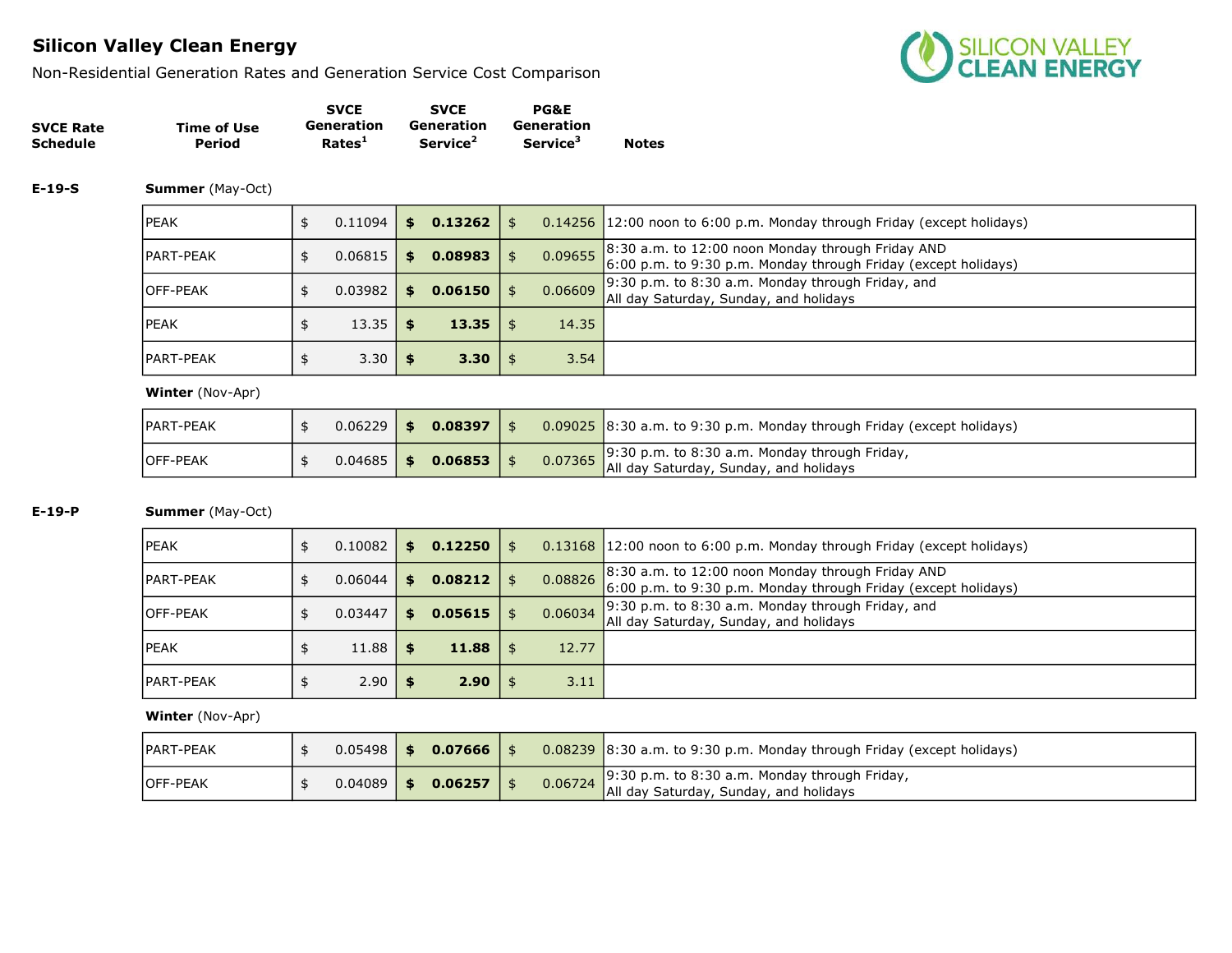Non-Residential Generation Rates and Generation Service Cost Comparison



|                  |             | <b>SVCE</b>        | <b>SVCE</b>          | <b>PG&amp;E</b>      |              |
|------------------|-------------|--------------------|----------------------|----------------------|--------------|
| <b>SVCE Rate</b> | Time of Use | Generation         | Generation           | Generation           |              |
| <b>Schedule</b>  | Period      | Rates <sup>1</sup> | Service <sup>2</sup> | Service <sup>3</sup> | <b>Notes</b> |

#### E-19-T Summer (May-Oct)

| <b>IPEAK</b>      | 0.06283 | S.  | $0.08451$ \$        |      |         | 0.09083 12:00 noon to 6:00 p.m. Monday through Friday (except holidays)                                                 |
|-------------------|---------|-----|---------------------|------|---------|-------------------------------------------------------------------------------------------------------------------------|
| <b>IPART-PEAK</b> | 0.04957 | S.  | $0.07125$   \$      |      | 0.07658 | $8:30$ a.m. to 12:00 noon Monday through Friday AND<br>$6:00$ p.m. to 9:30 p.m. Monday through Friday (except holidays) |
| <b>IOFF-PEAK</b>  | 0.03203 | \$. | 0.05371             | l \$ | 0.05772 | 9:30 p.m. to 8:30 a.m. Monday through Friday, and<br>All day Saturday, Sunday, and holidays                             |
| <b>IPEAK</b>      | 13.06   |     | 13.06 $\frac{1}{2}$ |      | 14.04   |                                                                                                                         |
| <b>IPART-PEAK</b> | 3.27    |     | $3.27 \mid$ \$      |      | 3.52    |                                                                                                                         |

#### Winter (Nov-Apr)

| <b>IPART-PEAK</b> |  | $0.05166$ \$ 0.07334 |  | $0.07882$ 8:30 a.m. to 9:30 p.m. Monday through Friday (except holidays)                        |
|-------------------|--|----------------------|--|-------------------------------------------------------------------------------------------------|
| <b>IOFF-PEAK</b>  |  | $0.03819$ \$ 0.05987 |  | 0.06433 9:30 p.m. to 8:30 a.m. Monday through Friday,<br>All day Saturday, Sunday, and holidays |

### E-19-R-S Summer (May-Oct)

| <b>IPEAK</b>     | 0.25861 |     | $0.28029$   \$ |  | $0.30134$ 12:00 noon to 6:00 p.m. Monday through Friday (except holidays)                                                                                                                         |
|------------------|---------|-----|----------------|--|---------------------------------------------------------------------------------------------------------------------------------------------------------------------------------------------------|
| PART-PEAK        | 0.10251 | \$. | 0.12419        |  | 0.13350 8:30 a.m. to 12:00 noon Monday through Friday AND $\begin{bmatrix} 6:00 \ p.m. \text{to } 9:30 \ p.m. \text{to } 9:30 \ p.m. \text{Nonday through Friday (except holiday)} \end{bmatrix}$ |
| <b>IOFF-PEAK</b> | 0.03982 | \$  | $0.06150$   \$ |  | 0.06609 9:30 p.m. to 8:30 a.m. Monday through Friday, and $\vert$ All day Saturday, Sunday, and holidays                                                                                          |

| <b>IPART-PEAK</b> | 0.06229 | 0.08397 |  | $0.09025$ 8:30 a.m. to 9:30 p.m. Monday through Friday (except holidays)                                                                                        |
|-------------------|---------|---------|--|-----------------------------------------------------------------------------------------------------------------------------------------------------------------|
| <b>IOFF-PEAK</b>  | 0.04685 | 0.06853 |  | 0.07365 $\begin{vmatrix} 9.30 \text{ p.m. to } 8.30 \text{ a.m.} \text{ Monday through Friday,} \\ \text{All day Saturday, Sunday, and holidays} \end{vmatrix}$ |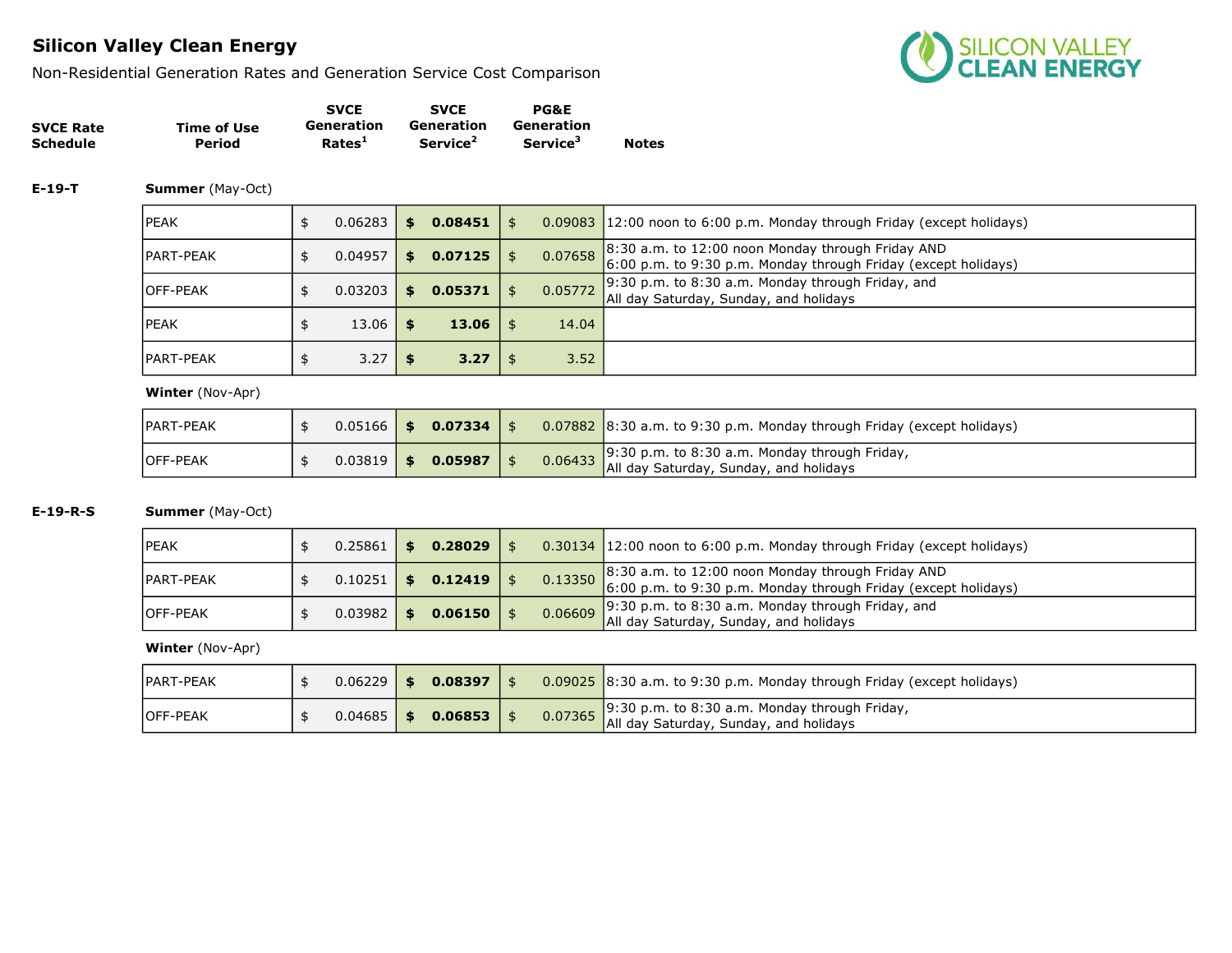Non-Residential Generation Rates and Generation Service Cost Comparison



|                  |             | <b>SVCE</b>        | <b>SVCE</b>          | <b>PG&amp;E</b>             |              |
|------------------|-------------|--------------------|----------------------|-----------------------------|--------------|
| <b>SVCE Rate</b> | Time of Use | Generation         | Generation           | Generation                  |              |
| <b>Schedule</b>  | Period      | Rates <sup>1</sup> | Service <sup>2</sup> | <b>Service</b> <sup>3</sup> | <b>Notes</b> |

E-19-R-P Summer (May-Oct)

| <b>IPEAK</b>     | 0.24533 | SS. | 0.26701 |  | $0.28706$ 12:00 noon to 6:00 p.m. Monday through Friday (except holidays)                                                                                                      |
|------------------|---------|-----|---------|--|--------------------------------------------------------------------------------------------------------------------------------------------------------------------------------|
| IPART-PEAK       | 0.09354 | \$  | 0.11522 |  | $\begin{bmatrix} 0.12385 & 8.30 & a.m. & to & 12.00 & noon Monday through Friday AND \\ 6.00 & p.m. & to & 9.30 & p.m. & Monday through Friday (except holiday) \end{bmatrix}$ |
| <b>IOFF-PEAK</b> | 0.03447 | \$  | 0.05615 |  | 0.06034 9:30 p.m. to 8:30 a.m. Monday through Friday, and 0.06034 $\overline{\phantom{a}}$ All day Saturday, Sunday, and holidays                                              |

Winter (Nov-Apr)

| <b>IPART-PEAK</b> | $0.05498$   \$ | 0.07666 |  | $0.08239$ 8:30 a.m. to 9:30 p.m. Monday through Friday (except holidays)                        |
|-------------------|----------------|---------|--|-------------------------------------------------------------------------------------------------|
| <b>IOFF-PEAK</b>  | $0.04089$ \$   | 0.06257 |  | 9:30 p.m. to 8:30 a.m. Monday through Friday,<br>0.06724 All day Saturday, Sunday, and holidays |

E-19-R-T Summer (May-Oct)

| IPEAK            | $0.23549$   \$ |      | $0.25717$   \$ |  | 0.27647 12:00 noon to 6:00 p.m. Monday through Friday (except holidays)                                                     |
|------------------|----------------|------|----------------|--|-----------------------------------------------------------------------------------------------------------------------------|
| IPART-PEAK       | $0.09030$      | - \$ | 0.11198        |  | 0.12037 8:30 a.m. to 12:00 noon Monday through Friday AND<br>6:00 p.m. to 9:30 p.m. Monday through Friday (except holidays) |
| <b>IOFF-PEAK</b> | $0.03203$      | - \$ | 0.05371        |  | $0.05772$ 9:30 p.m. to 8:30 a.m. Monday through Friday, and 0.05772 All day Saturday, Sunday, and holidays                  |

| <b>IPART-PEAK</b> |         | $0.05166$ \$ 0.07334 \$ |         | $0.07882$ 8:30 a.m. to 9:30 p.m. Monday through Friday (except holidays)                |
|-------------------|---------|-------------------------|---------|-----------------------------------------------------------------------------------------|
| <b>IOFF-PEAK</b>  | 0.03819 | \$<br>0.05987           | 0.06433 | 9:30 p.m. to 8:30 a.m. Monday through Friday,<br>All day Saturday, Sunday, and holidays |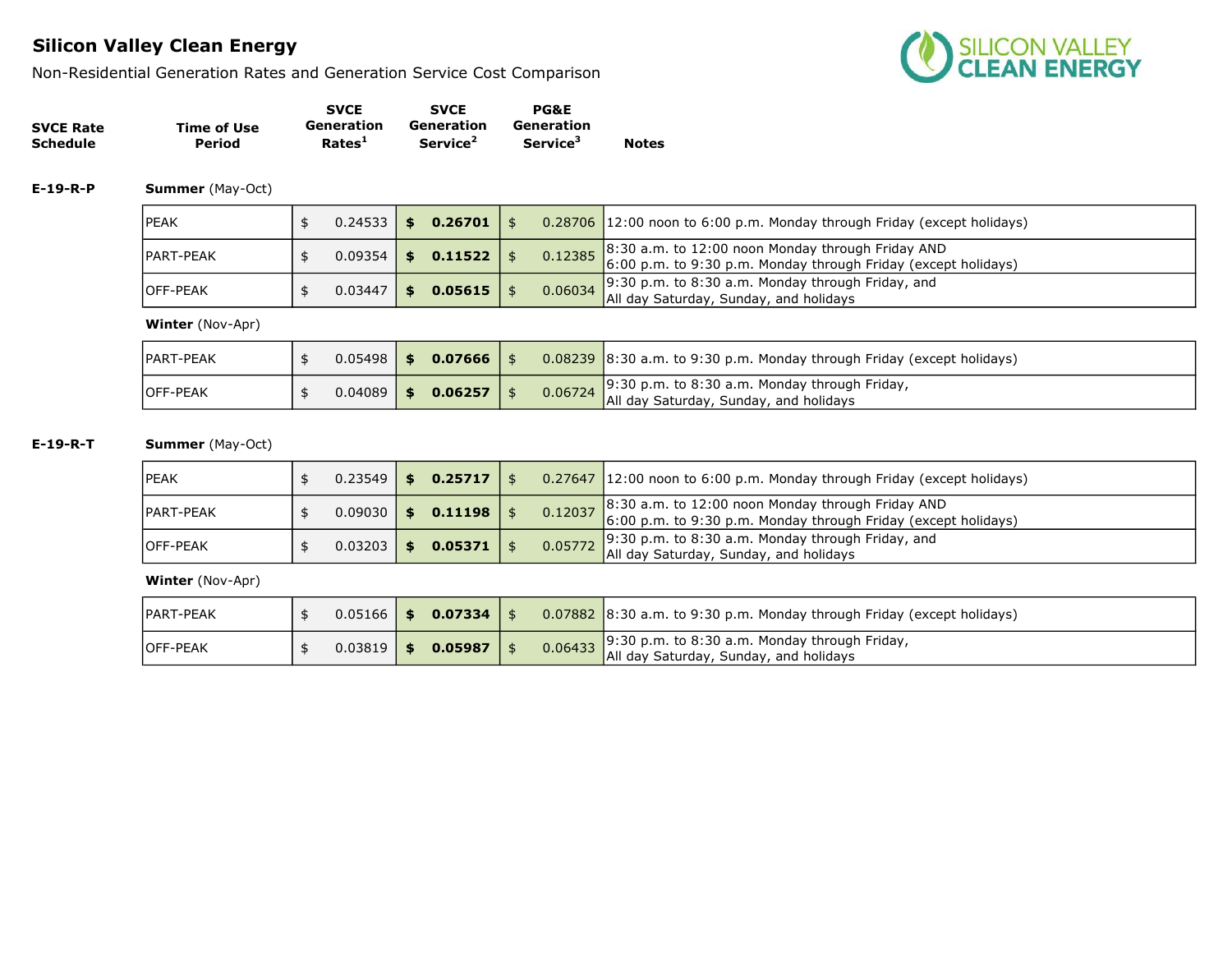Non-Residential Generation Rates and Generation Service Cost Comparison



|                  |             | <b>SVCE</b>        | <b>SVCE</b>          | <b>PG&amp;E</b>      |              |
|------------------|-------------|--------------------|----------------------|----------------------|--------------|
| <b>SVCE Rate</b> | Time of Use | Generation         | Generation           | Generation           | <b>Notes</b> |
| Schedule         | Period      | Rates <sup>1</sup> | Service <sup>2</sup> | Service <sup>3</sup> |              |

#### E-20-S Summer (May-Oct)

| <b>IPEAK</b>      | 0.10255 | <b>S</b> | 0.12340 | \$      | 0.13266 12:00 noon to 6:00 p.m. Monday through Friday (except holidays)                                             |
|-------------------|---------|----------|---------|---------|---------------------------------------------------------------------------------------------------------------------|
| <b>IPART-PEAK</b> | 0.06360 | S.       | 0.08445 | 0.09077 | 8:30 a.m. to 12:00 noon Monday through Friday AND<br>6:00 p.m. to 9:30 p.m. Monday through Friday (except holidays) |
| <b>OFF-PEAK</b>   | 0.03685 | \$.      | 0.05770 | 0.06201 | 9:30 p.m. to $8:30$ a.m. Monday through Friday, and<br>All day Saturday, Sunday, and holidays                       |
| <b>IPEAK</b>      | 12.94   | \$       | 12.94   | 13.92   |                                                                                                                     |
| <b>IPART-PEAK</b> | 3.20    |          | 3.20    | 3.43    |                                                                                                                     |

#### Winter (Nov-Apr)

| PART-PEAK       |  | $0.05793$ \$ 0.07878    |         | $0.08469$ 8:30 a.m. to 9:30 p.m. Monday through Friday (except holidays)                          |
|-----------------|--|-------------------------|---------|---------------------------------------------------------------------------------------------------|
| <b>OFF-PEAK</b> |  | $0.04345$ \$ 0.06430 \. | 0.06911 | $\bigcup$ 9:30 p.m. to 8:30 a.m. Monday through Friday,<br>All day Saturday, Sunday, and holidays |

### E-20-P Summer (May-Oct)

| <b>IPEAK</b>      | 0.10650 | \$  | 0.12597 |         | $0.13541$ 12:00 noon to 6:00 p.m. Monday through Friday (except holidays)                                           |
|-------------------|---------|-----|---------|---------|---------------------------------------------------------------------------------------------------------------------|
| <b>IPART-PEAK</b> | 0.06363 | \$. | 0.08310 | 0.08931 | 8:30 a.m. to 12:00 noon Monday through Friday AND<br>6:00 p.m. to 9:30 p.m. Monday through Friday (except holidays) |
| <b>IOFF-PEAK</b>  | 0.03726 | \$. | 0.05673 | 0.06096 | $\vert$ 9:30 p.m. to 8:30 a.m. Monday through Friday, and<br>All day Saturday, Sunday, and holidays                 |
| <b>IPEAK</b>      | 14.18   | \$  | 14.18   | 15.25   |                                                                                                                     |
| <b>IPART-PEAK</b> | 3.36    |     | 3.36    | 3.61    |                                                                                                                     |

| <b>IPART-PEAK</b> |              | $0.05798$ $\frac{1}{5}$ 0.07745 $\frac{1}{5}$ |  | $0.08324$ 8:30 a.m. to 9:30 p.m. Monday through Friday (except holidays)                        |
|-------------------|--------------|-----------------------------------------------|--|-------------------------------------------------------------------------------------------------|
| <b>IOFF-PEAK</b>  | $0.04374$ \$ | 0.06321                                       |  | 9:30 p.m. to 8:30 a.m. Monday through Friday,<br>0.06793 All day Saturday, Sunday, and holidays |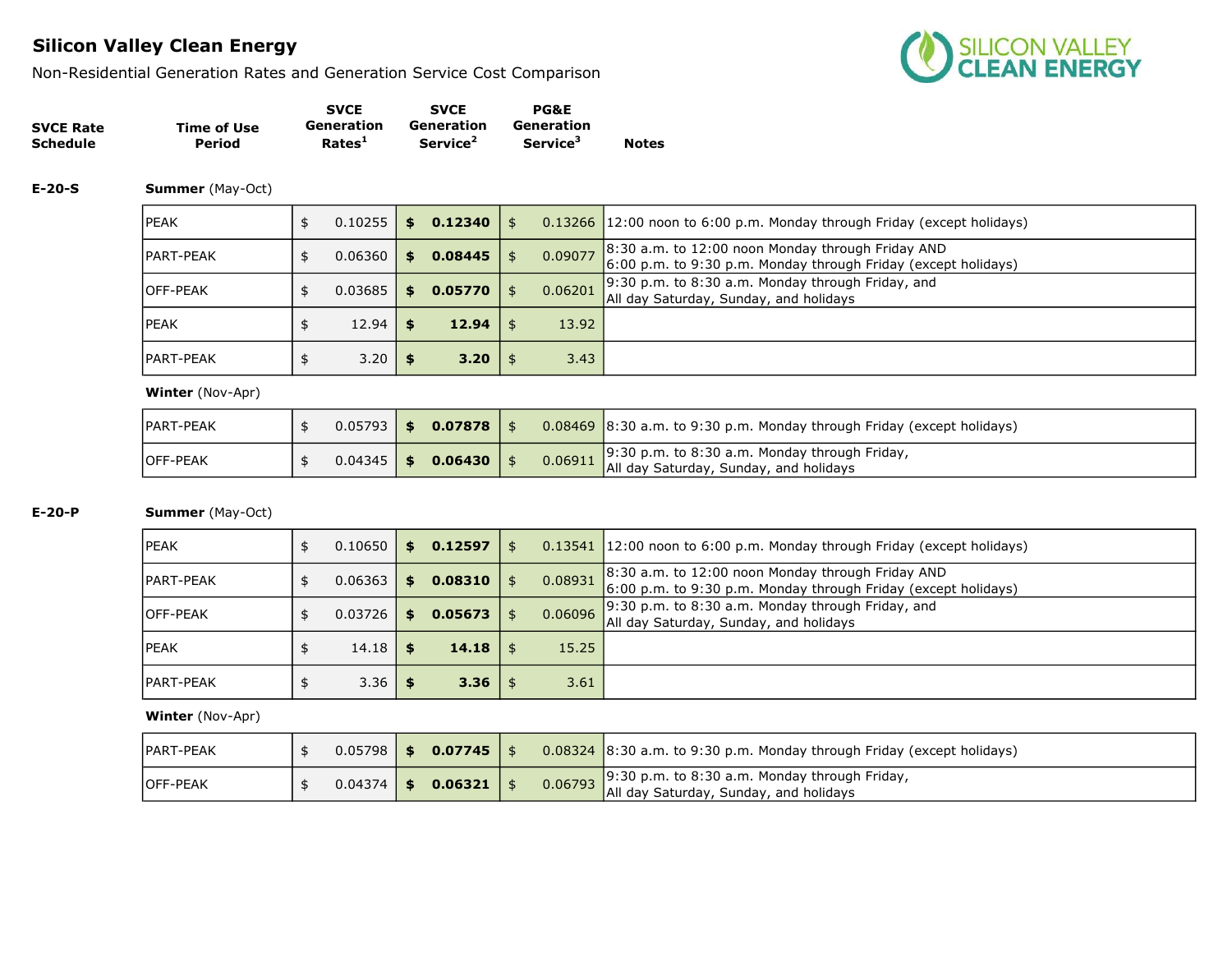Non-Residential Generation Rates and Generation Service Cost Comparison



|                  |             | <b>SVCE</b>        | <b>SVCE</b>          | <b>PG&amp;E</b>             |              |
|------------------|-------------|--------------------|----------------------|-----------------------------|--------------|
| <b>SVCE Rate</b> | Time of Use | Generation         | Generation           | Generation                  |              |
| <b>Schedule</b>  | Period      | Rates <sup>1</sup> | Service <sup>2</sup> | <b>Service</b> <sup>3</sup> | <b>Notes</b> |

#### E-20-T Summer (May-Oct)

| <b>IPEAK</b>      | 0.06508 | <b>S</b> | 0.08297 | \$            | 0.08918 12:00 noon to 6:00 p.m. Monday through Friday (except holidays)                                               |
|-------------------|---------|----------|---------|---------------|-----------------------------------------------------------------------------------------------------------------------|
| <b>IPART-PEAK</b> | 0.05207 | S.       | 0.06996 | \$<br>0.07518 | $8:30$ a.m. to 12:00 noon Monday through Friday AND<br>6:00 p.m. to 9:30 p.m. Monday through Friday (except holidays) |
| <b>OFF-PEAK</b>   | 0.03485 | \$.      | 0.05274 | 0.05667       | 9:30 p.m. to 8:30 a.m. Monday through Friday, and<br>All day Saturday, Sunday, and holidays                           |
| <b>IPEAK</b>      | 16.90   | \$       | 16.90   | 18.17         |                                                                                                                       |
| <b>IPART-PEAK</b> | 4.02    |          | 4.02    | 4.33          |                                                                                                                       |

#### Winter (Nov-Apr)

| <b>IPART-PEAK</b> |  | $0.05412$ \$ 0.07201 \$ |  | $0.07738$ 8:30 a.m. to 9:30 p.m. Monday through Friday (except holidays)                                                                                           |
|-------------------|--|-------------------------|--|--------------------------------------------------------------------------------------------------------------------------------------------------------------------|
| <b>IOFF-PEAK</b>  |  | $0.04089$ \$ 0.05878 \$ |  | $\begin{bmatrix} 9.30 \text{ p.m. to } 8.30 \text{ a.m.} \text{ Monday through Friday,} \\ \text{0.06316} \end{bmatrix}$<br>All day Saturday, Sunday, and holidays |

### E-20-R-S Summer (May-Oct)

| <b>IPEAK</b>      | 0.23508   |    | 0.25593        |         | 0.27515 12:00 noon to 6:00 p.m. Monday through Friday (except holidays)                                                                                                                                                                    |
|-------------------|-----------|----|----------------|---------|--------------------------------------------------------------------------------------------------------------------------------------------------------------------------------------------------------------------------------------------|
| <b>IPART-PEAK</b> | 0.09564   | S. | 0.11649        |         | $\sqrt{8:30}$ a.m. to 12:00 noon Monday through Friday AND<br>$\begin{array}{ l l } \hline 0.12522 & 6.50 & \text{a.m. to 2.500 in.} \\ \hline 6.00 & \text{p.m. to 9.30 p.m.} \hline \end{array}$ Monday through Friday (except holidays) |
| <b>IOFF-PEAK</b>  | $0.03685$ | \$ | $0.05770$   \$ | 0.06201 | $\vert$ 9:30 p.m. to 8:30 a.m. Monday through Friday, and<br>All day Saturday, Sunday, and holidays                                                                                                                                        |

| <b>PART-PEAK</b> | $0.05793$   \$ |      | $0.07878$   \$ |         | $\vert 0.08469 \vert 8:30$ a.m. to 9:30 p.m. Monday through Friday (except holidays)           |
|------------------|----------------|------|----------------|---------|------------------------------------------------------------------------------------------------|
| <b>IOFF-PEAK</b> | 0.04345        | - 15 | 0.06430        | 0.06911 | $\Box$ 9:30 p.m. to 8:30 a.m. Monday through Friday,<br>All day Saturday, Sunday, and holidays |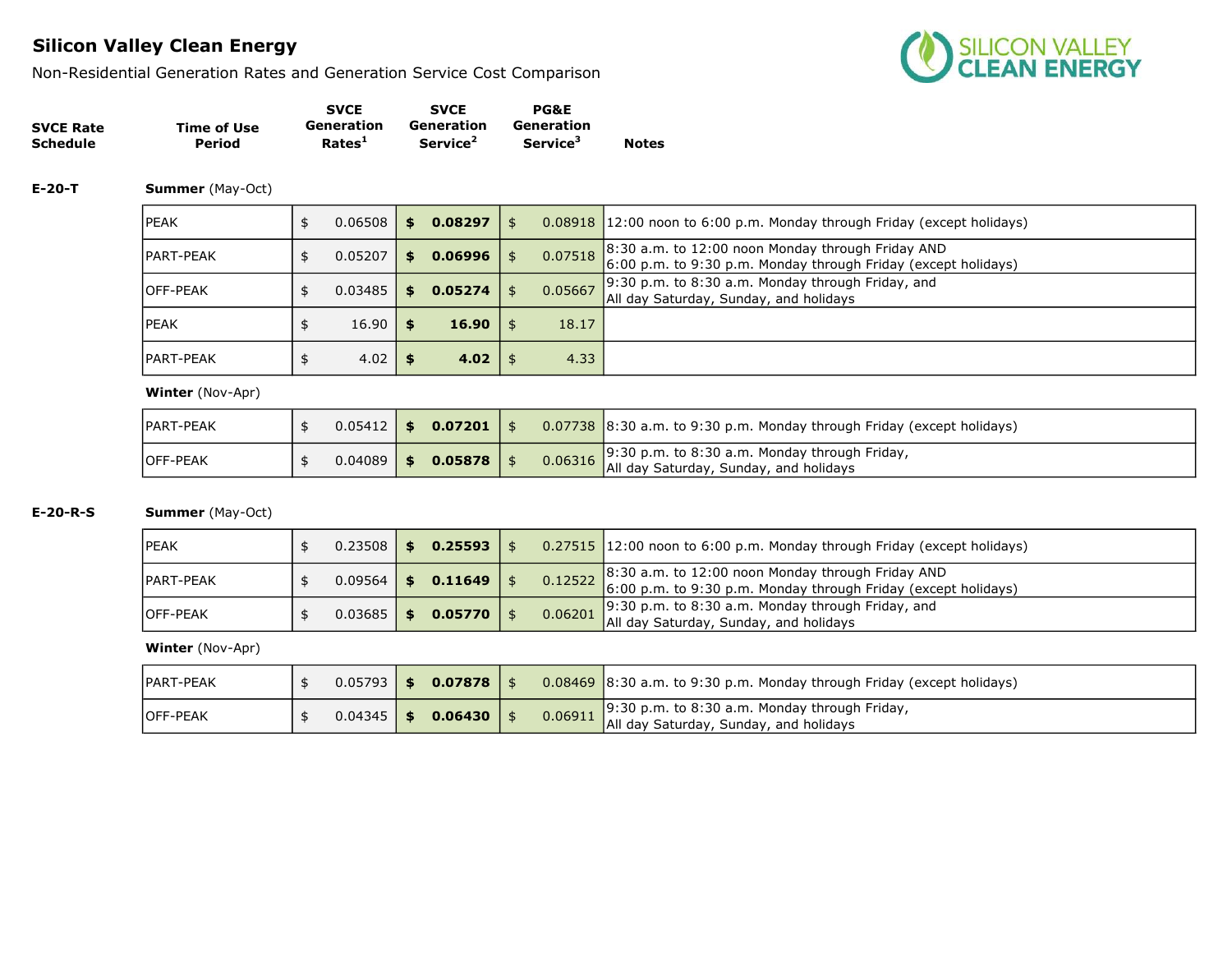Non-Residential Generation Rates and Generation Service Cost Comparison



|                  |             | <b>SVCE</b>        | <b>SVCE</b>          | <b>PG&amp;E</b>             |              |
|------------------|-------------|--------------------|----------------------|-----------------------------|--------------|
| <b>SVCE Rate</b> | Time of Use | Generation         | Generation           | Generation                  |              |
| <b>Schedule</b>  | Period      | Rates <sup>1</sup> | Service <sup>2</sup> | <b>Service</b> <sup>3</sup> | <b>Notes</b> |

E-20-R-P Summer (May-Oct)

| <b>IPEAK</b>      | 0.25250 | \$<br>0.27197 |         | $0.29239$ 12:00 noon to 6:00 p.m. Monday through Friday (except holidays)                                                   |
|-------------------|---------|---------------|---------|-----------------------------------------------------------------------------------------------------------------------------|
| <b>IPART-PEAK</b> | 0.09574 | \$<br>0.11521 |         | 0.12383 8:30 a.m. to 12:00 noon Monday through Friday AND<br>6:00 p.m. to 9:30 p.m. Monday through Friday (except holidays) |
| <b>IOFF-PEAK</b>  | 0.03726 | \$<br>0.05673 | 0.06096 | $\Box$ 9:30 p.m. to 8:30 a.m. Monday through Friday, and<br>All day Saturday, Sunday, and holidays                          |

Winter (Nov-Apr)

| <b>IPART-PEAK</b> |  | $0.05798$ \$ 0.07745 \$ |  | 0.08324 8:30 a.m. to 9:30 p.m. Monday through Friday (except holidays)                                                     |
|-------------------|--|-------------------------|--|----------------------------------------------------------------------------------------------------------------------------|
| <b>IOFF-PEAK</b>  |  | $0.04374$ \$ 0.06321 \$ |  | 0.06793 9:30 p.m. to 8:30 a.m. Monday through Friday, $\frac{9.30 \text{ p.m.}}{4}$ all day Saturday, Sunday, and holidays |

E-20-R-T Summer (May-Oct)

| IPEAK             |                | $0.24756$   \$ 0.26545   \$ |         | $0.28537$ 12:00 noon to 6:00 p.m. Monday through Friday (except holidays)                                                   |
|-------------------|----------------|-----------------------------|---------|-----------------------------------------------------------------------------------------------------------------------------|
| <b>IPART-PEAK</b> |                | $0.09071$ \$ 0.10860 \$     |         | 0.11674 8:30 a.m. to 12:00 noon Monday through Friday AND<br>6:00 p.m. to 9:30 p.m. Monday through Friday (except holidays) |
| <b>IOFF-PEAK</b>  | $0.03485$   \$ | $0.05274$   \$              | 0.05667 | $\vert$ 9:30 p.m. to 8:30 a.m. Monday through Friday, and<br>All day Saturday, Sunday, and holidays                         |

| PART-PEAK        |                | $0.05412$ \$ 0.07201 |  | 0.07738 8:30 a.m. to 9:30 p.m. Monday through Friday (except holidays) |
|------------------|----------------|----------------------|--|------------------------------------------------------------------------|
| <b>IOFF-PEAK</b> | $0.04089$   \$ | 0.05878              |  | All day Saturday, Sunday, and holidays                                 |

| $AG-1-A$ | <b>Summer</b> (May-Oct) | -\$ | 0.07660 | 0.10178<br>\$ |      | \$         | 0.10932 | Rates applicable to all usage throughout the season |
|----------|-------------------------|-----|---------|---------------|------|------------|---------|-----------------------------------------------------|
|          | ISUMMER MAX             | \$  | 1.39    | \$            | 1.39 | - SS       | 1.50    |                                                     |
|          | <b>Winter</b> (Nov-Apr) | \$  | 0.05645 | 0.08163<br>\$ |      | \$         | 0.08789 | Rates applicable to all usage throughout the season |
|          |                         |     |         |               |      |            |         |                                                     |
| $AG-1-B$ | <b>Summer</b> (May-Oct) | \$  | 0.07995 | 0.10513<br>\$ |      | \$         | 0.11293 | Rates applicable to all usage throughout the season |
|          |                         |     |         |               |      |            |         |                                                     |
|          | <b>ISUMMER MAX</b>      |     | 2.11    | \$            | 2.11 | -\$        | 2.26    |                                                     |
|          | <b>Winter</b> (Nov-Apr) |     | 0.05678 | 0.08196<br>\$ |      | $\uparrow$ | 0.08828 | Rates applicable to all usage throughout the season |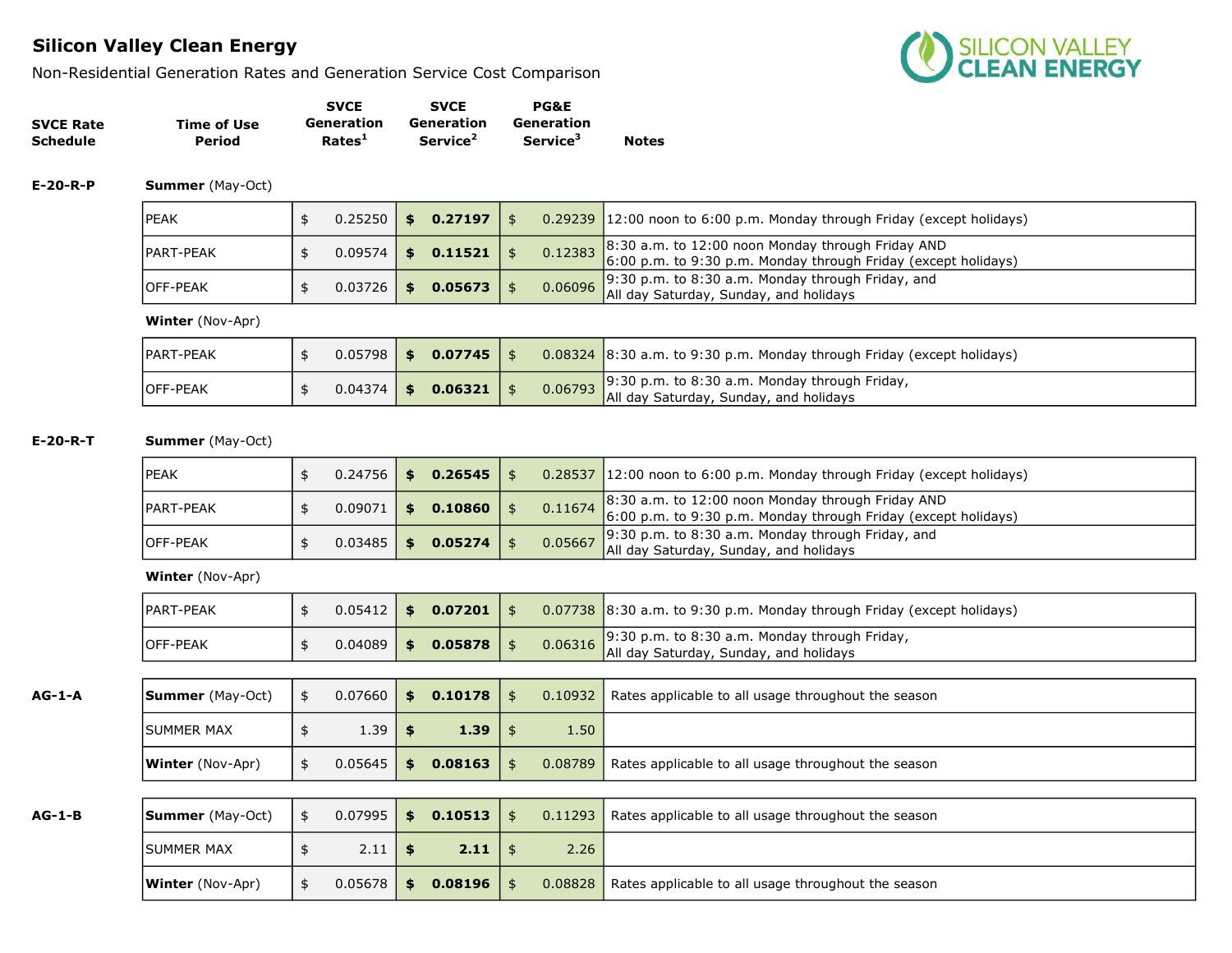Non-Residential Generation Rates and Generation Service Cost Comparison



|                  |             | <b>SVCE</b>        | <b>SVCE</b>          | <b>PG&amp;E</b>             |              |
|------------------|-------------|--------------------|----------------------|-----------------------------|--------------|
| <b>SVCE Rate</b> | Time of Use | Generation         | Generation           | Generation                  |              |
| <b>Schedule</b>  | Period      | Rates <sup>1</sup> | Service <sup>2</sup> | <b>Service</b> <sup>3</sup> | <b>Notes</b> |

AG-RA Summer (May-Oct)

| <b>IPEAK</b>     | 0.25548 | $$0.28066$ \ \$   |      | 0.29948 Group I 12:00 noon to 6:00 p.m. Monday, Tuesday, Wednesday<br>Group II 12:00 noon to 6:00 p.m. Wednesday, Thursday, Friday |
|------------------|---------|-------------------|------|------------------------------------------------------------------------------------------------------------------------------------|
| <b>IOFF-PEAK</b> | 0.04552 | $$0.07070$ \$     |      | 0.07612 All other hours Monday through Friday<br>All day Saturday, Sunday, holidays                                                |
| <b>ISUMMER</b>   | 1.37    | $1.37 \;   \;$ \$ | 1.48 |                                                                                                                                    |

Winter (Nov-Apr)

| IPART-PEAK       | 0.05300 | \$   | $0.07818$   \$ |         | $0.08408$ 8:30 a.m. to 9:30 p.m. Monday through Friday                      |
|------------------|---------|------|----------------|---------|-----------------------------------------------------------------------------|
| <b>IOFF-PEAK</b> | 0.04137 | - SS | $0.06655$   \$ | 0.07171 | All other hours Monday through Friday<br>All day Saturday, Sunday, holidays |

AG-RB Summer (May-Oct)

| <b>IPEAK</b>     | 0.22912 | \$ | $0.25430$ \$   |      | 0.27135 Group I 12:00 noon to 6:00 p.m. Monday, Tuesday, Wednesday<br>Group II 12:00 noon to 6:00 p.m. Wednesday, Thursday, Friday |
|------------------|---------|----|----------------|------|------------------------------------------------------------------------------------------------------------------------------------|
| <b>IOFF-PEAK</b> | 0.04523 | 55 | $0.07041$ \$   |      | All other hours Monday through Friday<br>0.07572 All day Saturday, Sunday, holidays                                                |
| IMAX             | 2.05    |    | $2.05 \mid$ \$ | 2.20 |                                                                                                                                    |
| <b>IPEAK</b>     | 2.30    |    | $2.30 \mid$ \$ | 2.47 |                                                                                                                                    |

| <b>IPART-PEAK</b> | $0.03942$ \$ | 0.06460 |         | $0.06954$ 8:30 a.m. to 9:30 p.m. Monday through Friday                      |
|-------------------|--------------|---------|---------|-----------------------------------------------------------------------------|
| <b>IOFF-PEAK</b>  | $0.02984$ \$ | 0.05502 | 0.05935 | All other hours Monday through Friday<br>All day Saturday, Sunday, holidays |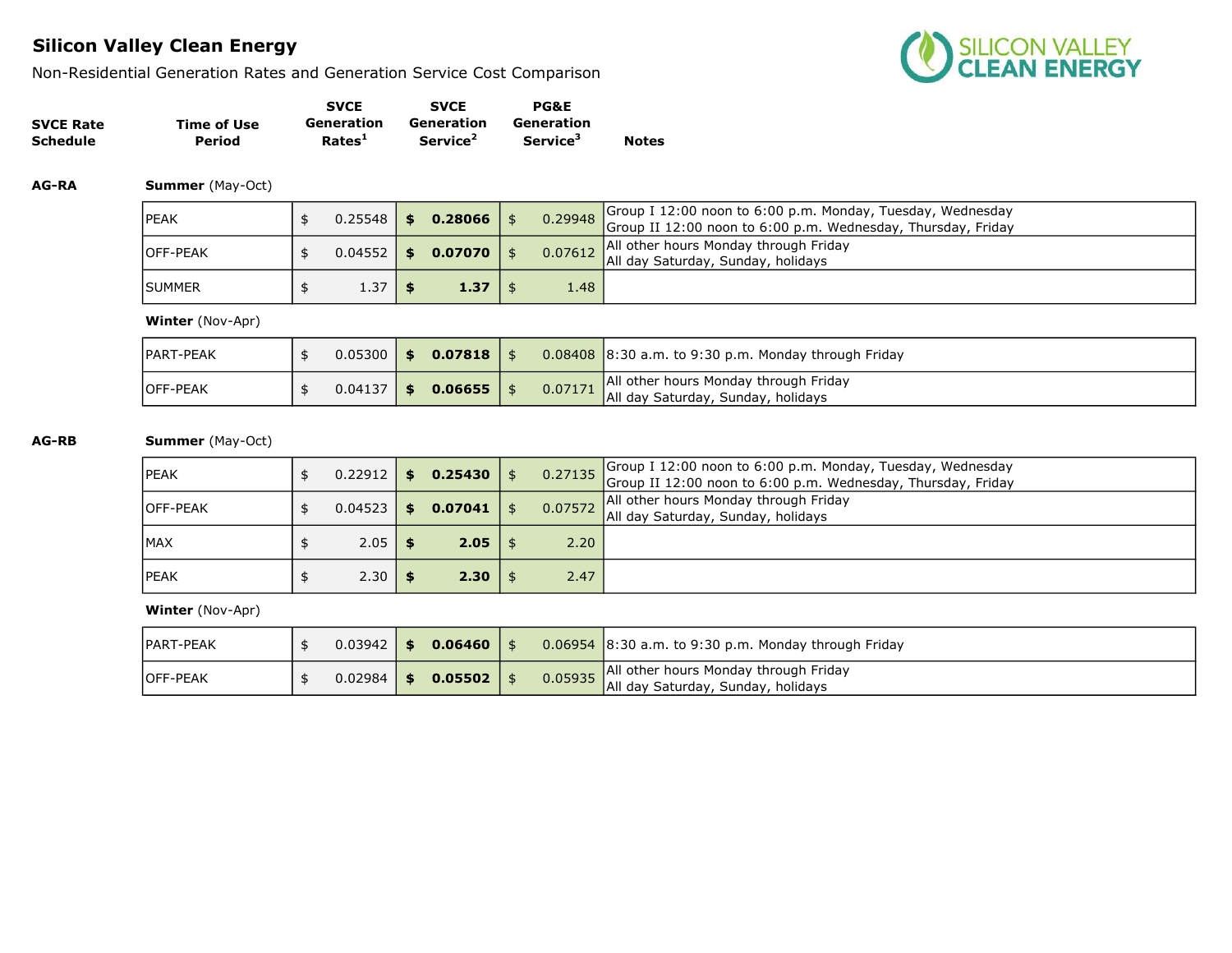Non-Residential Generation Rates and Generation Service Cost Comparison



|                  |             | <b>SVCE</b>        | <b>SVCE</b>          | <b>PG&amp;E</b>             |              |
|------------------|-------------|--------------------|----------------------|-----------------------------|--------------|
| <b>SVCE Rate</b> | Time of Use | Generation         | Generation           | Generation                  |              |
| Schedule         | Period      | Rates <sup>1</sup> | Service <sup>2</sup> | <b>Service</b> <sup>3</sup> | <b>Notes</b> |

AG-VA Summer (May-Oct)

| <b>IPEAK</b>     | 0.22038 | S. | $0.24556$   \$ |         | Group I 12:00 noon to 4:00 p.m. Monday through Friday<br>$0.26212$ Group II 1:00 p.m. to 5:00 p.m. Monday through Friday<br>Group III 2:00 p.m. to 6:00 p.m. Monday through Friday |
|------------------|---------|----|----------------|---------|------------------------------------------------------------------------------------------------------------------------------------------------------------------------------------|
| <b>IOFF-PEAK</b> | 0.04266 |    | $0.06784$   \$ | 0.07306 | All other hours Monday through Friday<br>All day Saturday, Sunday, holidays                                                                                                        |
| <b>ISUMMER</b>   | 1.44    |    | $1.44 \;$   \$ | 1.55    |                                                                                                                                                                                    |

Winter (Nov-Apr)

| PART-PEAK       |  | $0.05140$ \$ 0.07658 \$ |  | $\sqrt{0.08236}$ 8:30 a.m. to 9:30 p.m. Monday through Friday                       |
|-----------------|--|-------------------------|--|-------------------------------------------------------------------------------------|
| <b>OFF-PEAK</b> |  | $0.04001$ \$ 0.06519    |  | 0.07024 All other hours Monday through Friday<br>All day Saturday, Sunday, holidays |

### AG-VB Summer (May-Oct)

| <b>IPEAK</b>     | 0.20469 | \$. | $0.22987$ \$ |      |         | Group I 12:00 noon to 4:00 p.m. Monday through Friday<br>0.24532 Group II 1:00 p.m. to 5:00 p.m. Monday through Friday<br>Group III 2:00 p.m. to 6:00 p.m. Monday through Friday |
|------------------|---------|-----|--------------|------|---------|----------------------------------------------------------------------------------------------------------------------------------------------------------------------------------|
| <b>IOFF-PEAK</b> | 0.04402 | \$  | 0.06920      |      | 0.07440 | All other hours Monday through Friday<br>All day Saturday, Sunday, holidays                                                                                                      |
| <b>IMAX</b>      | 1.90    |     | 1.90         | - \$ | 2.04    |                                                                                                                                                                                  |
| <b>IPEAK</b>     | 2.43    |     | 2.43         |      | 2.62    |                                                                                                                                                                                  |

| <b>IPART-PEAK</b> | 0.04032 | - \$ | 0.06550 |  | $\vert$ 0.07047 $\vert$ 8:30 a.m. to 9:30 p.m. Monday through Friday                |
|-------------------|---------|------|---------|--|-------------------------------------------------------------------------------------|
| <b>IOFF-PEAK</b>  | 0.03060 | \$   | 0.05578 |  | All other hours Monday through Friday<br>0.06012 All day Saturday, Sunday, holidays |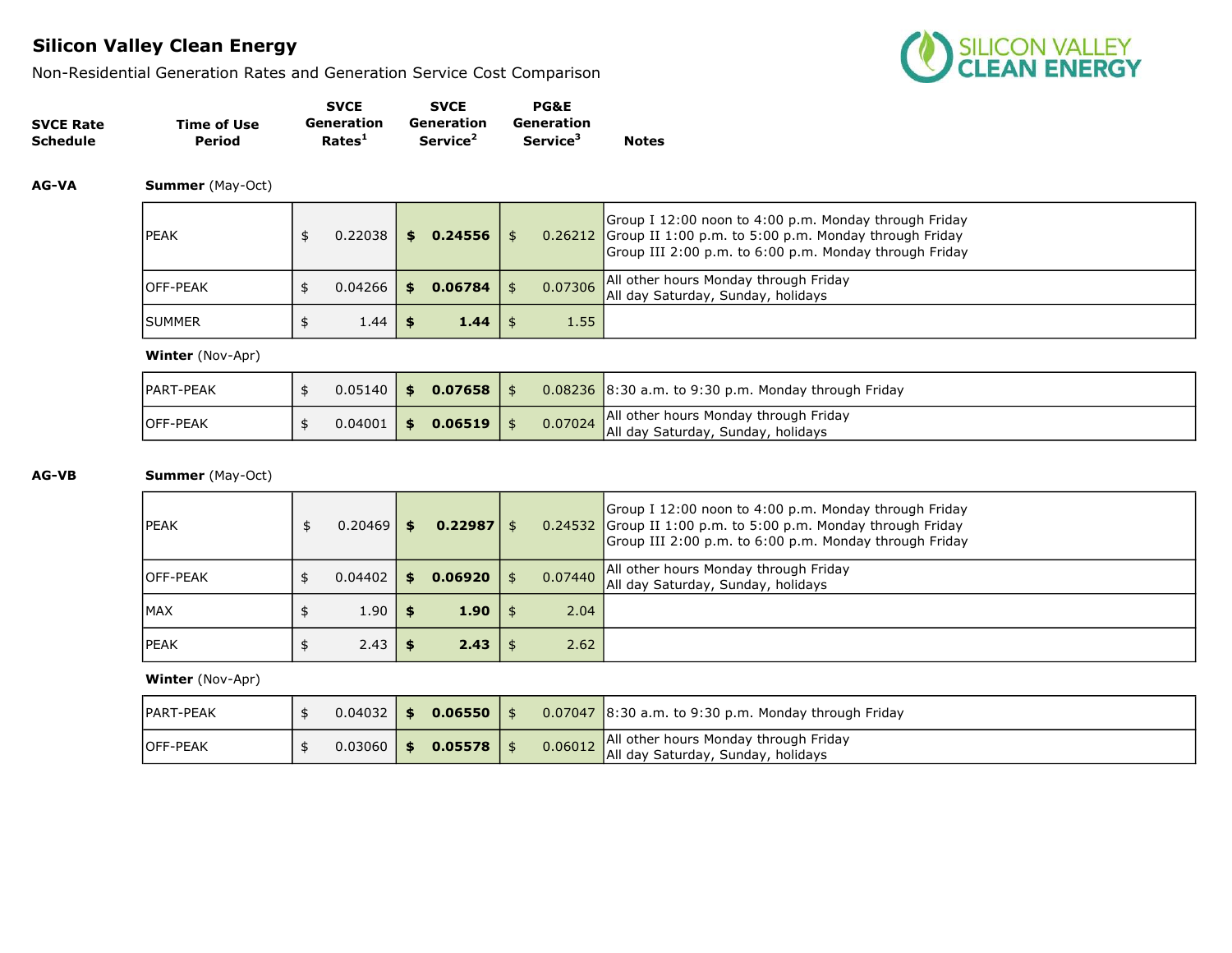Non-Residential Generation Rates and Generation Service Cost Comparison



| <b>SVCE Rate</b><br><b>Schedule</b> | <b>Time of Use</b><br>Period |               | <b>SVCE</b><br><b>Generation</b><br>Rates <sup>1</sup> | <b>SVCE</b><br>Generation<br>Service <sup>2</sup> | <b>PG&amp;E</b><br>Generation<br>Service <sup>3</sup> | <b>Notes</b>                                                                |
|-------------------------------------|------------------------------|---------------|--------------------------------------------------------|---------------------------------------------------|-------------------------------------------------------|-----------------------------------------------------------------------------|
| $AG-4-A$                            | <b>Summer</b> (May-Oct)      |               |                                                        |                                                   |                                                       |                                                                             |
|                                     | <b>PEAK</b>                  | \$            | 0.14099                                                | \$<br>0.16617                                     | \$<br>0.17799                                         | $12:00$ noon to 6:00 p.m. Monday through Friday                             |
|                                     | lOFF-PEAK                    | \$            | 0.04657                                                | \$<br>0.07175                                     | \$<br>0.07754                                         | All other hours Monday through Friday<br>All day Saturday, Sunday, holidays |
|                                     | <b>SUMMER</b>                | \$            | 1.41                                                   | \$<br>1.41                                        | \$<br>1.52                                            |                                                                             |
|                                     | <b>Winter</b> (Nov-Apr)      |               |                                                        |                                                   |                                                       |                                                                             |
|                                     | PART-PEAK                    | $\frac{1}{2}$ | 0.05086                                                | \$<br>0.07604                                     | \$                                                    | $0.08210$ 8:30 a.m. to 9:30 p.m. Monday through Friday                      |
|                                     | lOFF-PEAK                    | \$            | 0.03961                                                | \$<br>0.06479                                     | \$<br>0.07013                                         | All other hours Monday through Friday<br>All day Saturday, Sunday, holidays |
| $AG-4-B$                            | <b>Summer</b> (May-Oct)      |               |                                                        |                                                   |                                                       |                                                                             |
|                                     | <b>PEAK</b>                  | \$            | 0.10154                                                | \$<br>0.12672                                     | \$                                                    | $0.13568$ 12:00 noon to 6:00 p.m. Monday through Friday                     |
|                                     |                              |               |                                                        |                                                   |                                                       | All other hours Monday through Eriday                                       |

| <b>OFF-PEAK</b> | $0.04838$   \$ |      | $0.07356$ \$   | 0.07911 | All other hours Monday through Friday<br>All day Saturday, Sunday, holidays |
|-----------------|----------------|------|----------------|---------|-----------------------------------------------------------------------------|
| MAX             | 2.49           |      | $2.49$   \$    | 2.68    |                                                                             |
| <b>IPEAK</b>    | 2.64           | - 19 | $2.64 \mid$ \$ | 2.84    |                                                                             |

| <b>IPART-PEAK</b> | $0.04655$   \$ |          | $0.07173$   \$ |         | $0.07717$ 8:30 a.m. to 9:30 p.m. Monday through Friday                      |
|-------------------|----------------|----------|----------------|---------|-----------------------------------------------------------------------------|
| <b>IOFF-PEAK</b>  | 0.03586        | <b>S</b> | 0.06104        | 0.06580 | All other hours Monday through Friday<br>All day Saturday, Sunday, holidays |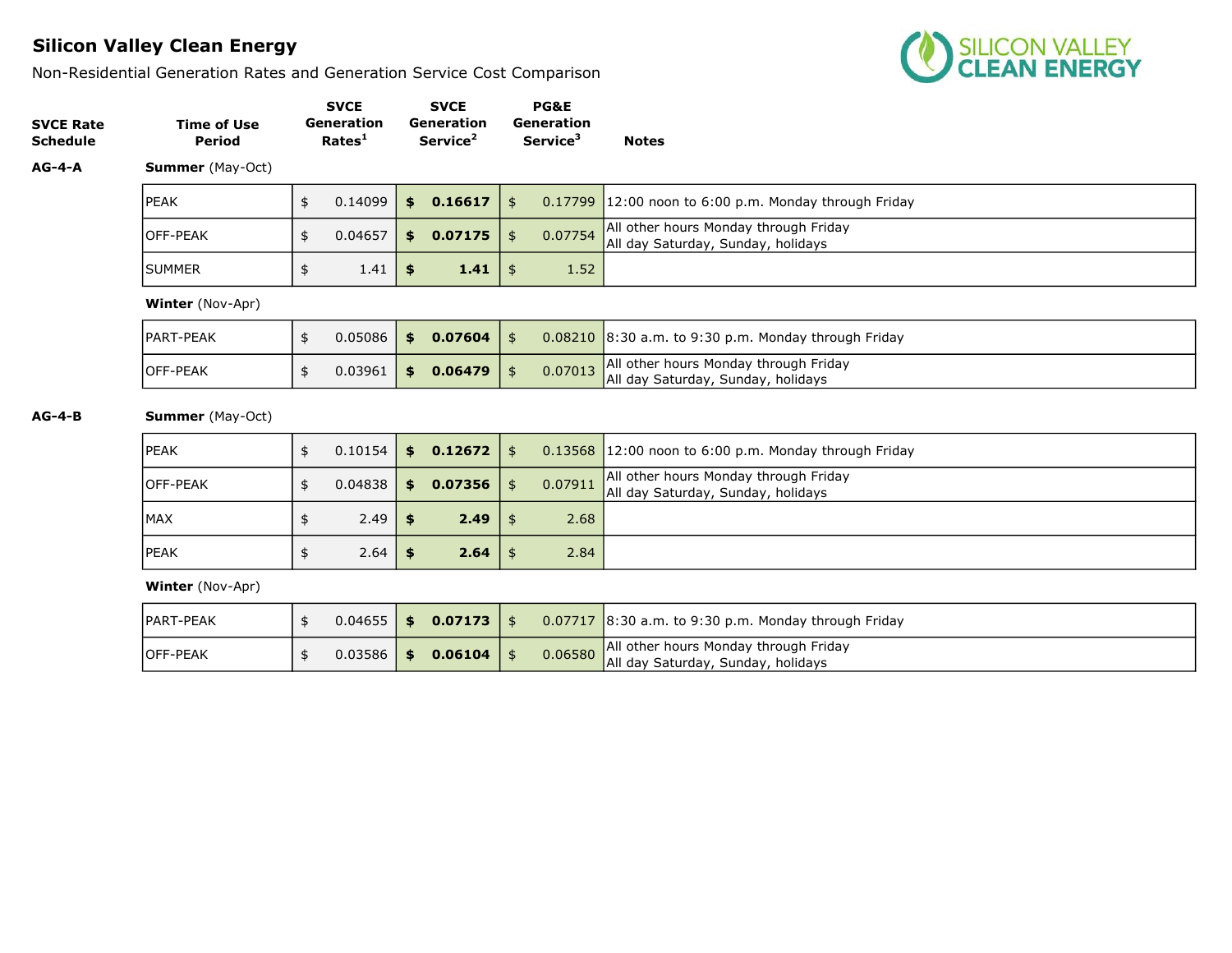Non-Residential Generation Rates and Generation Service Cost Comparison



|                  |             | <b>SVCE</b>        | <b>SVCE</b>          | <b>PG&amp;E</b>      |              |
|------------------|-------------|--------------------|----------------------|----------------------|--------------|
| <b>SVCE Rate</b> | Time of Use | Generation         | Generation           | Generation           |              |
| <b>Schedule</b>  | Period      | Rates <sup>1</sup> | Service <sup>2</sup> | Service <sup>3</sup> | <b>Notes</b> |

### AG-4-C Summer (May-Oct)

| <b>PEAK</b> | 0.12140 | S. | 0.14658 |         | $0.15670$ 12:00 noon to 6:00 p.m. Monday through Friday                                               |
|-------------|---------|----|---------|---------|-------------------------------------------------------------------------------------------------------|
| IPART-PEAK  | 0.05780 | S. | 0.08298 | 0.08906 | $8:30$ a.m. to 12:00 p.m. Monday through Friday AND<br>$6:00$ p.m. to 9:30 p.m. Monday through Friday |
| lOFF-PEAK   | 0.03470 | S. | 0.05988 | 0.06447 | $9:30$ p.m. to 8:30 a.m. Monday through Friday<br>All day Saturday, Sunday, holidays                  |
| lpeak       | 6.15    |    | 6.15    | 6.61    |                                                                                                       |
| IPART-PEAK  | 1.05    |    | 1.05    | 1.13    |                                                                                                       |

Winter (Nov-Apr)

| <b>IPART-PEAK</b> | $0.04126$ \$   | 0.06644 |  | $\sqrt{0.07145}$ 8:30 a.m. to 9:30 p.m. Monday through Friday                       |
|-------------------|----------------|---------|--|-------------------------------------------------------------------------------------|
| <b>IOFF-PEAK</b>  | $0.03133$   \$ | 0.05651 |  | 0.06090 All other hours Monday through Friday<br>All day Saturday, Sunday, holidays |

### AG-5-A Summer (May-Oct)

| <b>IPEAK</b>     |           | $0.12901$ \$ 0.15419 \$ |      | $0.16498$ 12:00 noon to 6:00 p.m. Monday through Friday                                      |
|------------------|-----------|-------------------------|------|----------------------------------------------------------------------------------------------|
| <b>IOFF-PEAK</b> |           | $0.05106$ \$ 0.07624    |      | All other hours Monday through Friday<br><b>P 0.08205</b> All day Saturday, Sunday, holidays |
| <b>ISUMMER</b>   | $3.84$ \$ | 3.84                    | 4.12 |                                                                                              |

| <b>IPART-PEAK</b> | $0.05466$   \$ | $0.07984$   \$ |  | $\sqrt{0.08589}$ 8:30 a.m. to 9:30 p.m. Monday through Friday                       |
|-------------------|----------------|----------------|--|-------------------------------------------------------------------------------------|
| <b>OFF-PEAK</b>   | $0.04292$ \$   | $0.06810$   \$ |  | 0.07340 All other hours Monday through Friday<br>All day Saturday, Sunday, holidays |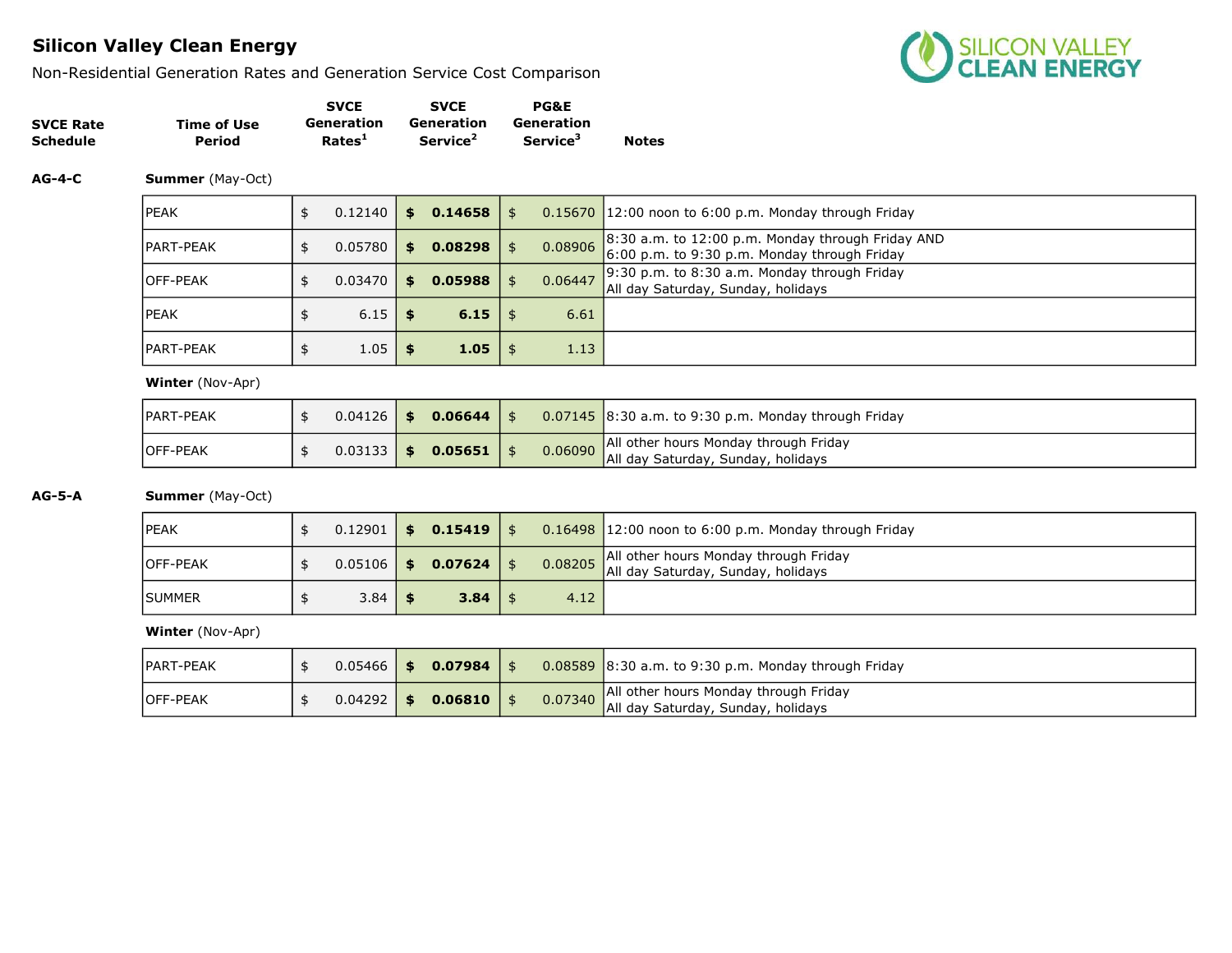Non-Residential Generation Rates and Generation Service Cost Comparison



|                  |             | <b>SVCE</b>        | <b>SVCE</b>          | <b>PG&amp;E</b>      |              |
|------------------|-------------|--------------------|----------------------|----------------------|--------------|
| <b>SVCE Rate</b> | Time of Use | Generation         | Generation           | Generation           |              |
| <b>Schedule</b>  | Period      | Rates <sup>1</sup> | Service <sup>2</sup> | Service <sup>3</sup> | <b>Notes</b> |

AG-5-B Summer (May-Oct)

| <b>IPEAK</b>     | 0.12729 | \$0.15247     | $\frac{1}{3}$ |      | $0.16292$ 12:00 noon to 6:00 p.m. Monday through Friday                             |
|------------------|---------|---------------|---------------|------|-------------------------------------------------------------------------------------|
| <b>IOFF-PEAK</b> | 0.02609 | \$<br>0.05127 |               |      | All other hours Monday through Friday<br>0.05526 All day Saturday, Sunday, holidays |
| <b>IMAX</b>      | 4.67    | 4.67          |               | 5.02 |                                                                                     |
| <b>IPEAK</b>     | 5.85    | 5.85          |               | 6.28 |                                                                                     |

Winter (Nov-Apr)

| <b>PART-PEAK</b> |  | $0.04718$ \$ 0.07236 |  | 0.07771 8:30 a.m. to 9:30 p.m. Monday through Friday                                |
|------------------|--|----------------------|--|-------------------------------------------------------------------------------------|
| <b>OFF-PEAK</b>  |  | $0.01738$ \$ 0.04256 |  | 0.04599 All other hours Monday through Friday<br>All day Saturday, Sunday, holidays |

AG-5-C Summer (May-Oct)

| <b>IPEAK</b>      | 0.10117       | S.  | $0.12635$   \$ |      |         | $0.13513$ 12:00 noon to 6:00 p.m. Monday through Friday                                                         |
|-------------------|---------------|-----|----------------|------|---------|-----------------------------------------------------------------------------------------------------------------|
| <b>IPART-PEAK</b> | \$<br>0.04777 | S.  | 0.07295        | l \$ | 0.07834 | $\frac{1}{2}$ 8:30 a.m. to 12:00 p.m. Monday through Friday AND<br>6:00 p.m. to 9:30 p.m. Monday through Friday |
| <b>IOFF-PEAK</b>  | 0.02791       | \$. | 0.05309        |      | 0.05720 | $\Box$ 9:30 p.m. to 8:30 a.m. Monday through Friday<br>All day Saturday, Sunday, holidays                       |
| <b>IPEAK</b>      | 10.84         |     | 10.84          | l \$ | 11.66   |                                                                                                                 |
| <b>IPART-PEAK</b> | 2.04          |     | 2.04           | l \$ | 2.19    |                                                                                                                 |

| <b>IPART-PEAK</b> | 0.03386      | - \$ | $0.05904$   \$ |  | $\vert$ 0.06353 $\vert$ 8:30 a.m. to 9:30 p.m. Monday through Friday                |
|-------------------|--------------|------|----------------|--|-------------------------------------------------------------------------------------|
| <b>IOFF-PEAK</b>  | $0.02483$ \$ |      | $0.05001$   \$ |  | All other hours Monday through Friday<br>0.05393 All day Saturday, Sunday, holidays |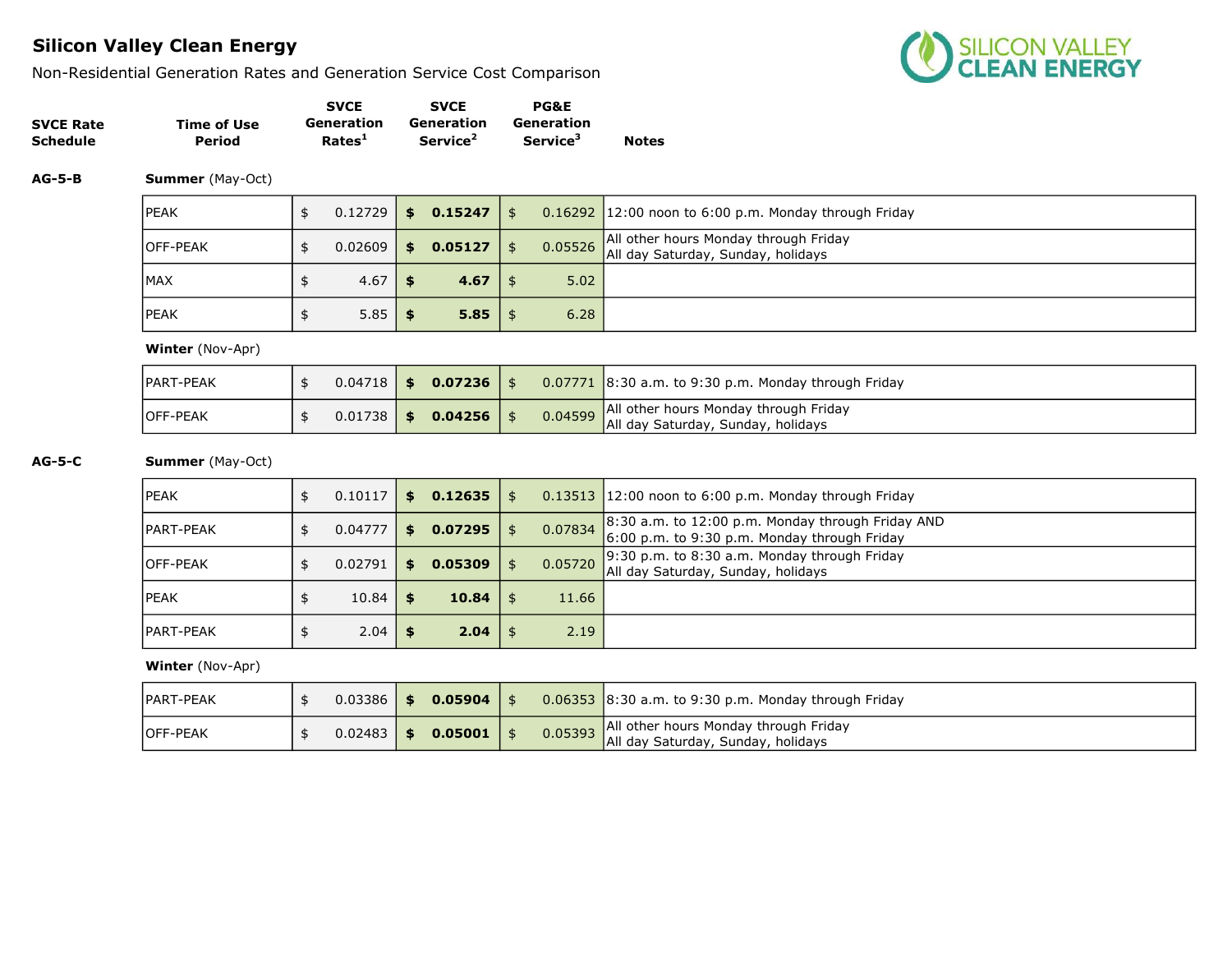Non-Residential Generation Rates and Generation Service Cost Comparison



|                  |             | <b>SVCE</b>        | <b>SVCE</b>          | <b>PG&amp;E</b>             |              |
|------------------|-------------|--------------------|----------------------|-----------------------------|--------------|
| <b>SVCE Rate</b> | Time of Use | Generation         | Generation           | Generation                  |              |
| <b>Schedule</b>  | Period      | Rates <sup>1</sup> | Service <sup>2</sup> | <b>Service</b> <sup>3</sup> | <b>Notes</b> |

**STOUS Summer** (May-Oct)

| lpeak            | $0.09564$ | SS. | 0.10813 |         | 0.11623 12:00 noon to 6:00 p.m. Monday through Friday (except holidays)                               |
|------------------|-----------|-----|---------|---------|-------------------------------------------------------------------------------------------------------|
| IPART-PEAK       | 0.07849   | S.  | 0.09098 |         | 8:30 a.m. to 12:00 noon AND 6:00 p.m. to 9:30 p.m.<br>0.09779 Monday through Friday (except holidays) |
| lOFF-PEAK        | 0.05605   | S.  | 0.06854 | 0.07365 | $9:30$ p.m. to 8:30 a.m. Monday through Friday<br>All Day Saturday, Sunday, and holidays              |
| Reservation (kW) | 0.42      |     | 0.42    | 0.45    |                                                                                                       |

#### Winter (Nov-Apr)

| <b>IPART-PEAK</b> | $0.08122$ \$ |      | $0.09371$   \$ |      | $0.10073$ 8:30 a.m. to 9:30 p.m. Monday through Friday (except holidays)                      |
|-------------------|--------------|------|----------------|------|-----------------------------------------------------------------------------------------------|
| <b>IOFF-PEAK</b>  | 0.06384      | - \$ | $0.07633$ \$   |      | 0.08203 9:30 p.m. to 8:30 a.m. Monday through Friday<br>All Day Saturday, Sunday and holidays |
| Reservation (kW)  | $0.42$   \$  |      | $0.42 \mid$ \$ | 0.45 |                                                                                               |

### **STOUP Summer** (May-Oct)

| <b>PEAK</b>      | 0.09564   | $0.10813$   \$ |         | $0.11623$ 12:00 noon to 6:00 p.m. Monday through Friday (except holidays)                               |
|------------------|-----------|----------------|---------|---------------------------------------------------------------------------------------------------------|
| PART-PEAK        | 0.07849   | 0.09098        |         | $8:30$ a.m. to 12:00 noon AND 6:00 p.m. to 9:30 p.m.<br>0.09779 Monday through Friday (except holidays) |
| OFF-PEAK         | 0.05605   | 0.06854        | 0.07365 | $9:30$ p.m. to 8:30 a.m. Monday through Friday<br>All Day Saturday, Sunday, and holidays                |
| Reservation (kW) | $0.42$ \$ | $0.42 \mid$ \$ | 0.45    |                                                                                                         |

| <b>IPART-PEAK</b> | 0.08122 | \$<br>$0.09371$   \$ |         | 0.10073 8:30 a.m. to 9:30 p.m. Monday through Friday (except holidays)                        |
|-------------------|---------|----------------------|---------|-----------------------------------------------------------------------------------------------|
| <b>IOFF-PEAK</b>  | 0.06384 | \$<br>$0.07633$   \$ | 0.08203 | $\vert$ 9:30 p.m. to 8:30 a.m. Monday through Friday<br>All Day Saturday, Sunday and holidays |
| Reservation (kW)  | 0.42    | 0.42                 | 0.45    |                                                                                               |